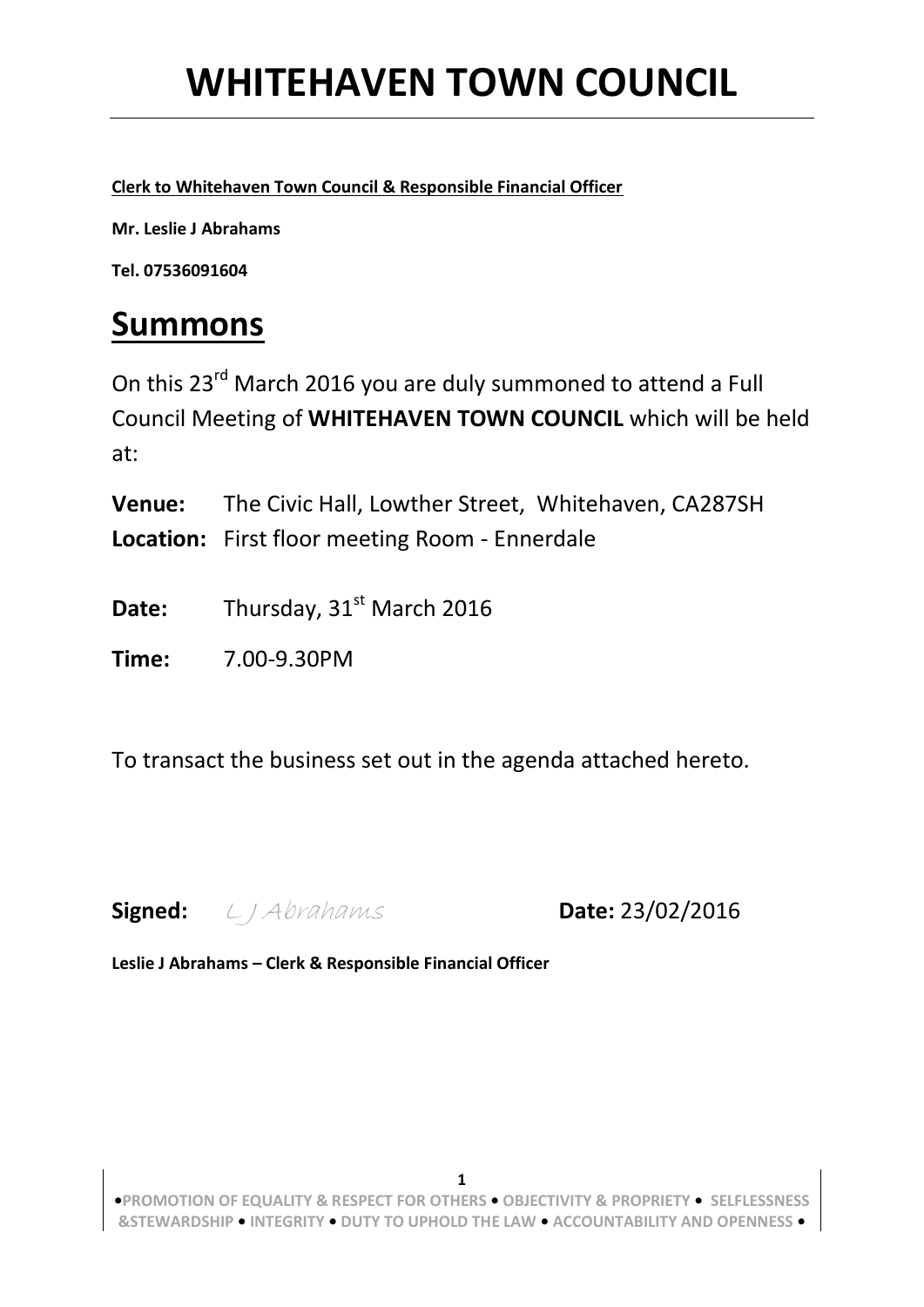**To:** Members of Whitehaven Town Council.

| <b>Councillors:</b> Michael Guest -                                                                                                                                                                                                                                                                                                                                                                                                                                       | Chair             |
|---------------------------------------------------------------------------------------------------------------------------------------------------------------------------------------------------------------------------------------------------------------------------------------------------------------------------------------------------------------------------------------------------------------------------------------------------------------------------|-------------------|
| Raymond Gill<br>$\mathcal{L}^{\mathcal{L}}(\mathcal{L}^{\mathcal{L}}(\mathcal{L}^{\mathcal{L}}(\mathcal{L}^{\mathcal{L}}(\mathcal{L}^{\mathcal{L}}(\mathcal{L}^{\mathcal{L}}(\mathcal{L}^{\mathcal{L}}(\mathcal{L}^{\mathcal{L}}(\mathcal{L}^{\mathcal{L}}(\mathcal{L}^{\mathcal{L}}(\mathcal{L}^{\mathcal{L}}(\mathcal{L}^{\mathcal{L}}(\mathcal{L}^{\mathcal{L}}(\mathcal{L}^{\mathcal{L}}(\mathcal{L}^{\mathcal{L}}(\mathcal{L}^{\mathcal{L}}(\mathcal{L}^{\mathcal{L$ | <b>Vice Chair</b> |
| John Kane                                                                                                                                                                                                                                                                                                                                                                                                                                                                 |                   |
| Brian O'Kane                                                                                                                                                                                                                                                                                                                                                                                                                                                              |                   |
| Jayne Laine                                                                                                                                                                                                                                                                                                                                                                                                                                                               |                   |
| Carla Arrighi                                                                                                                                                                                                                                                                                                                                                                                                                                                             |                   |
| Jeanette Forster                                                                                                                                                                                                                                                                                                                                                                                                                                                          |                   |
| Norman Williams                                                                                                                                                                                                                                                                                                                                                                                                                                                           |                   |
| <b>Darren Elliot</b>                                                                                                                                                                                                                                                                                                                                                                                                                                                      |                   |
| <b>Graham Roberts</b>                                                                                                                                                                                                                                                                                                                                                                                                                                                     |                   |
| <b>Gavin McKew</b>                                                                                                                                                                                                                                                                                                                                                                                                                                                        |                   |

**Note:** Standing Order 4 (d) v requires any Member who is unable to attend to confirm to the Proper Officer (2) days before the meeting that they are unable to attend.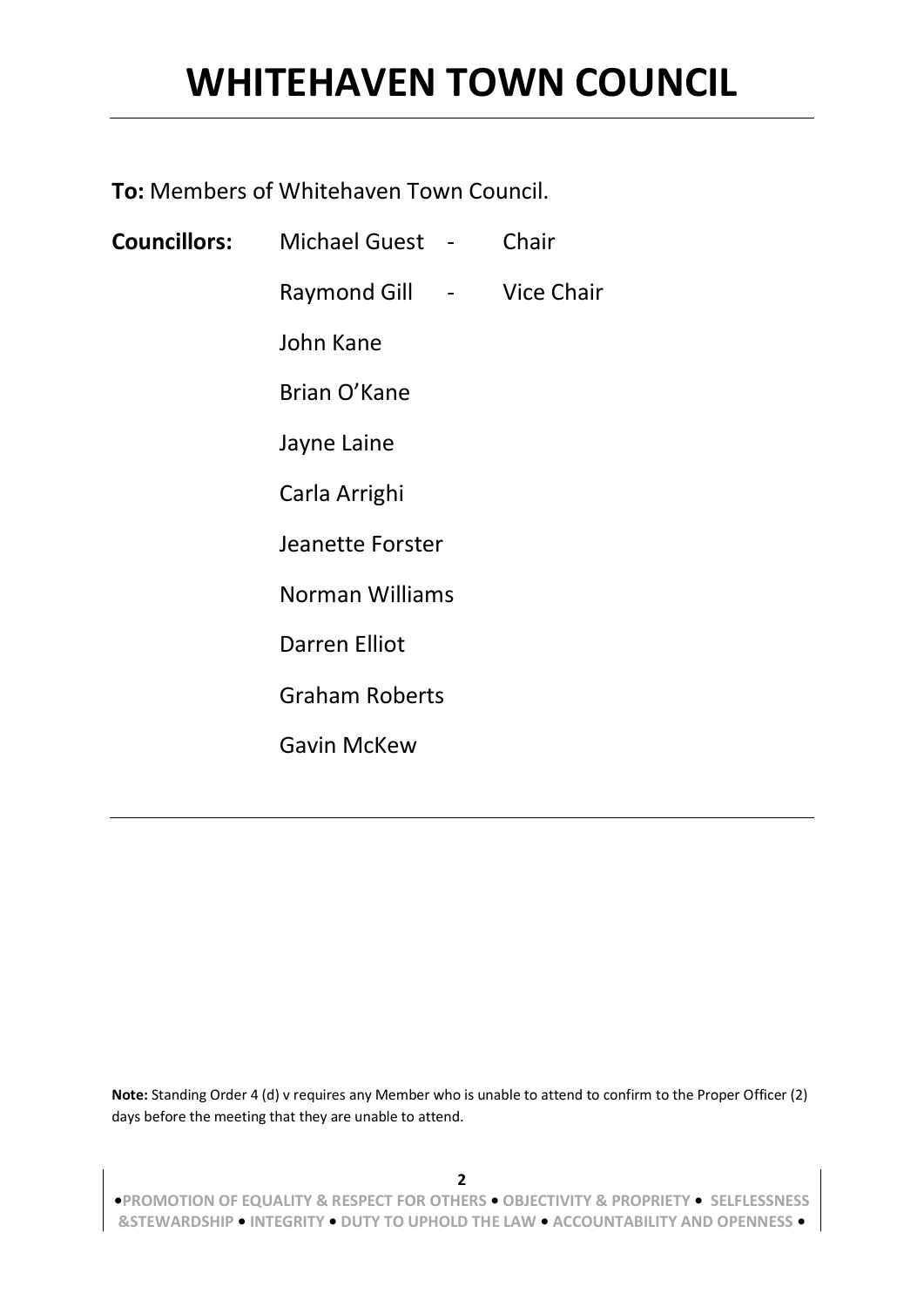#### **Register of Attendance**

| <b>Name</b>          | <b>Present</b> | <b>Absent</b> |
|----------------------|----------------|---------------|
| <b>Cllr Guest</b>    |                |               |
| Cllr Gill            |                |               |
| Cllr O'Kane          |                |               |
| <b>Cllr Forster</b>  |                |               |
| Cllr Arrighi         |                |               |
| <b>Cllr Laine</b>    |                |               |
| <b>Cllr Roberts</b>  |                |               |
| <b>Cllr McKew</b>    |                |               |
| <b>Cllr Elliot</b>   |                |               |
| <b>Cllr Forster</b>  |                |               |
| <b>Cllr Williams</b> |                |               |
| <b>Clerk</b>         |                |               |
|                      |                |               |
|                      |                |               |

**•PROMOTION OF EQUALITY & RESPECT FOR OTHERS • OBJECTIVITY & PROPRIETY • SELFLESSNESS &STEWARDSHIP • INTEGRITY • DUTY TO UPHOLD THE LAW • ACCOUNTABILITY AND OPENNESS •**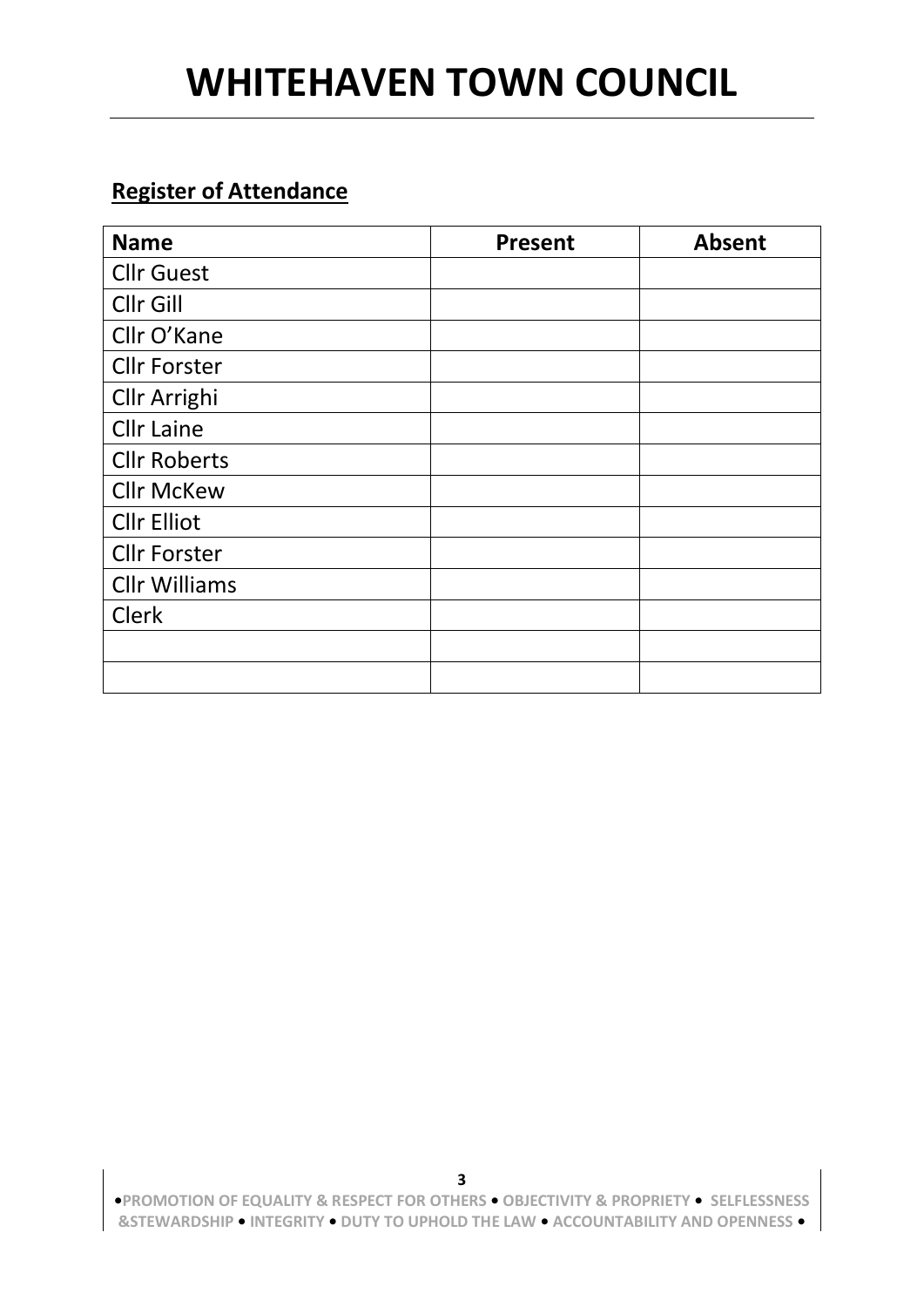#### **AGENDA**

| <b>Item</b>    | <b>Detail</b>                                                                                                                                                                                                                                                                         | <b>Notes</b> |
|----------------|---------------------------------------------------------------------------------------------------------------------------------------------------------------------------------------------------------------------------------------------------------------------------------------|--------------|
| $\mathbf{1}$   | <b>Apologies for absence</b><br>To receive apologies for absence.                                                                                                                                                                                                                     |              |
| $\overline{2}$ | <b>Minutes of Council Meeting held on 250216</b><br>Chairman to sign minutes as a true and<br>correct record.                                                                                                                                                                         |              |
| 3              | <b>Declarations of interest</b><br>To receive declarations of interest by elected<br>members in respect to Agenda items.                                                                                                                                                              |              |
| 4              | <b>Public Participation</b><br>To take representation from the public in<br>respect of business on the agenda. Note: This<br>is a platform to answer such representations<br>the chair may respond in accordance with<br>Standing order 3(h). Maximum 15 mins & 3<br>mins per person. |              |
| 5              | <b>Planning Applications -</b><br>To consider Planning Applications received.<br>See appended List.                                                                                                                                                                                   |              |
| 6              | <b>Planning Committee Report</b><br><b>Proposer Cllr McKew (Lead)</b><br>Report on planning applications received                                                                                                                                                                     | <b>GMcK</b>  |
| 7              | <b>Regeneration Committee</b><br>Proposer Cllr O'Kane (Lead)<br>Motion for Regeneration committee to meet<br>and appoint Chair/ Vice Chair and agree<br>TOR's (Clerk to prepare draft TOR's)                                                                                          | BOK/         |
|                | 4                                                                                                                                                                                                                                                                                     |              |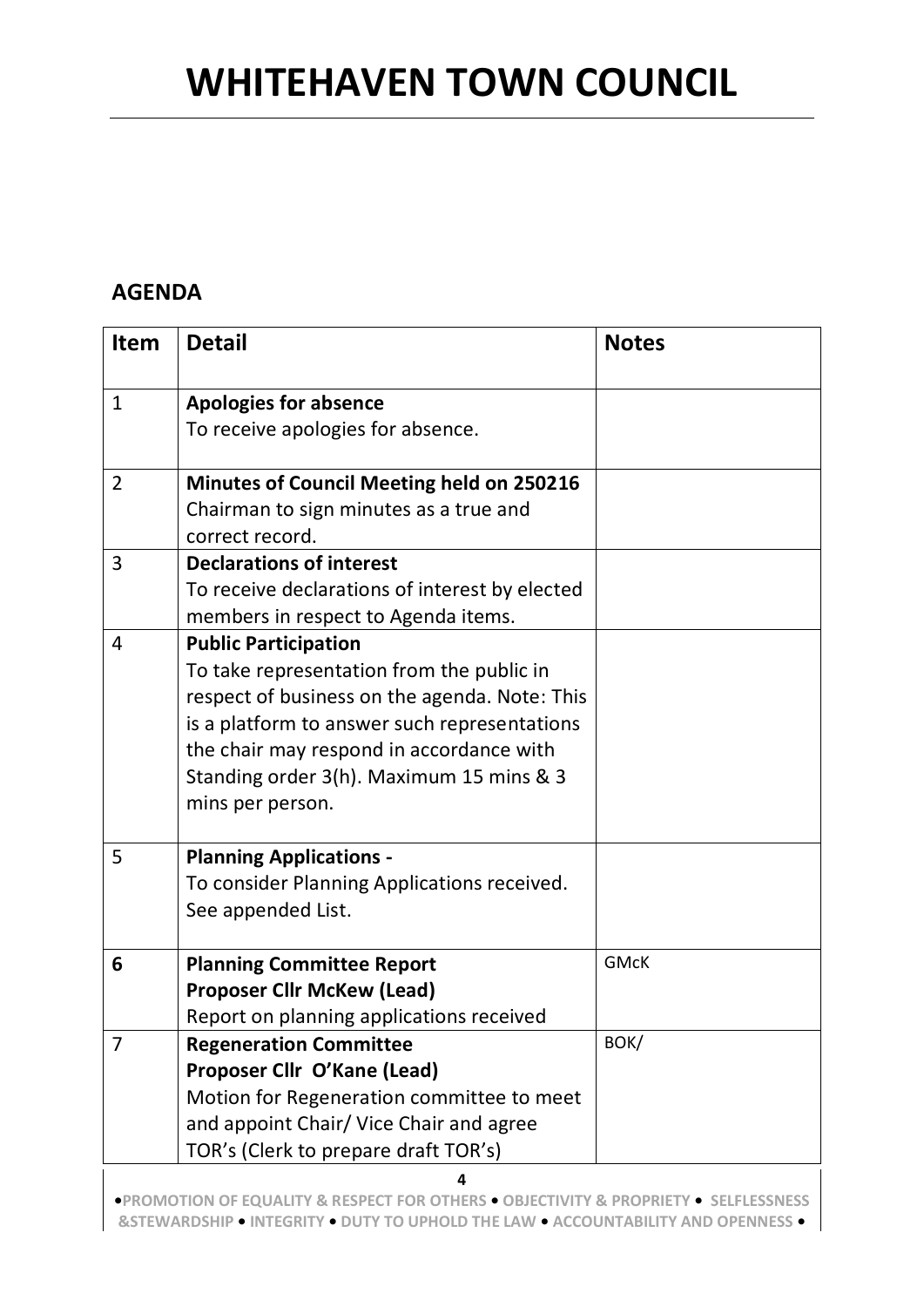| 8  | <b>Staffing Committee - Cllr Roberts (Chair)</b>  | <b>GR</b> |
|----|---------------------------------------------------|-----------|
|    | Staffing committee report                         |           |
|    | Motions to set up Members training                |           |
|    | programme. Devolve to Staffing Committee.         |           |
| 9  | <b>Clerk &amp; RFO Contract</b>                   | <b>GR</b> |
|    | Motion to accept & sign contract of               |           |
|    | employment for Clerk & RFO.                       |           |
|    | Defer to end of meeting for Press & Public        |           |
|    | exclusion on basis of staffing confidentiality.   |           |
| 10 | <b>Clerk &amp; RFO training</b>                   | <b>GR</b> |
|    | Motion to approve training costs and              |           |
|    | materials for Clerk & RFO to CiLCA with an        |           |
|    | objective to achieve General Power of             |           |
|    | Competence for WTC. Approx 40 hrs training        |           |
| 11 | <b>Recruitment of Finance Asst/ Administrator</b> | <b>GR</b> |
|    | Motion to approve recruitment of Finance          |           |
|    | Assistant / Administrator in accordance with      |           |
|    | budget. Devolve to Staffing Committee.            |           |
| 12 | <b>Recruitment of Events/Marketing and</b>        | <b>GR</b> |
|    | <b>Regen Officer</b>                              |           |
|    | Motion to approve recruitment of Events/          |           |
|    | Marketing and Regen Officer in accordance         |           |
|    | with budget. Devolve to Staffing Committee.       |           |
| 13 | Finance Committee - Cllr Laine                    | JL        |
|    | Finance Committee Report.                         |           |
| 14 | <b>Councillor Allowances - MG</b>                 | <b>MG</b> |
|    | <b>Clarification by clerk</b>                     | LA        |
|    | <b>Report to Council:</b>                         |           |
|    | Motion to allow Councillors to claim              |           |
|    | expenses incurred in line with their duties as    |           |
|    | a councillor as per current & future              |           |
|    | government and Inland Revenue guidelines.         |           |
|    | Acceptance by each individual councillor.         |           |
|    | LGA 1972 c.70 s.177 (2)a & b and s.178            |           |
|    |                                                   |           |
|    | (see highlighted text)                            |           |
|    |                                                   |           |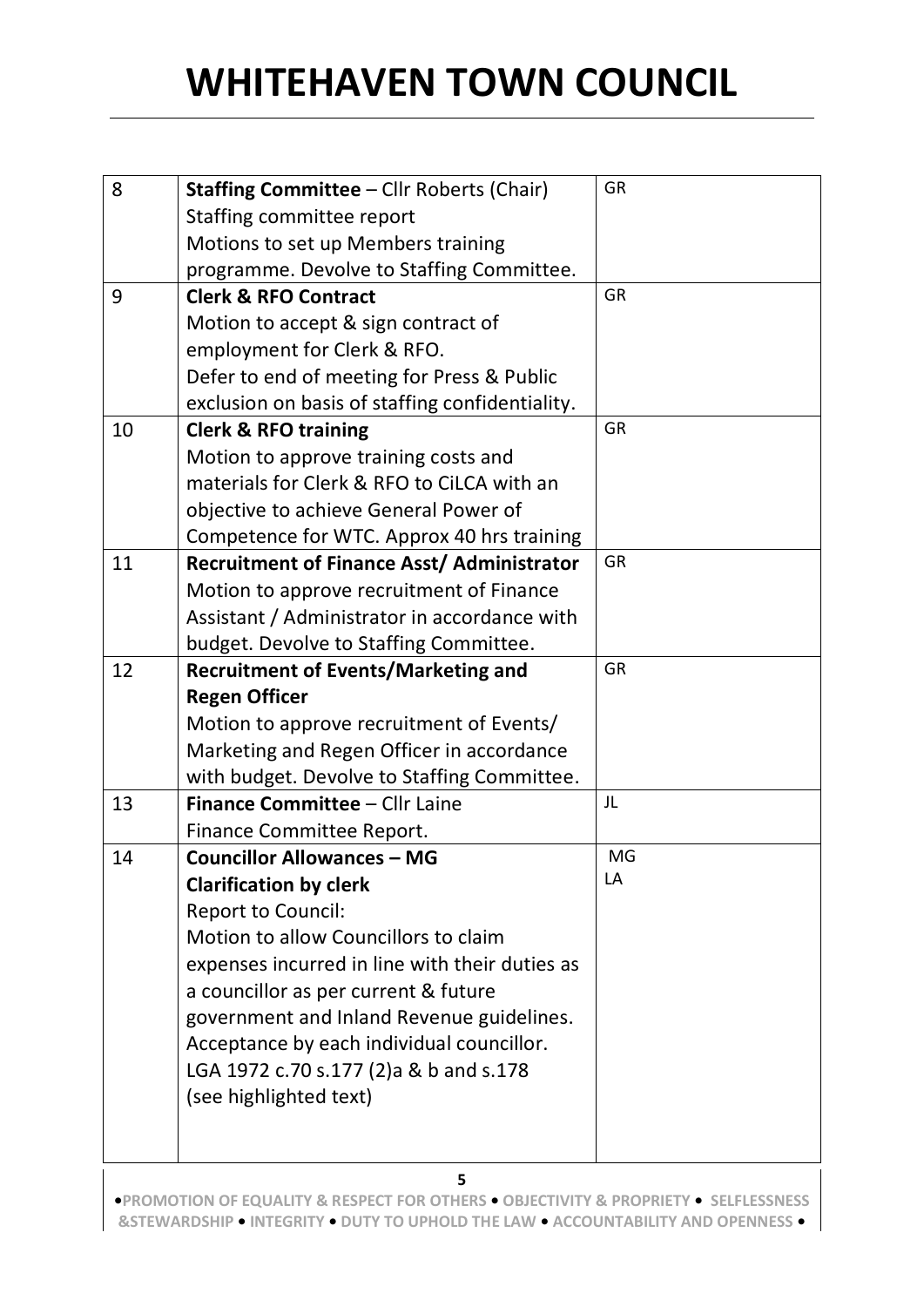| 15 | <b>General Updates:</b>                         | LA                                                         |
|----|-------------------------------------------------|------------------------------------------------------------|
|    | Accommodation for WTC - update                  |                                                            |
|    | Costs will be split to Set up costs and         |                                                            |
|    | Operating costs.                                |                                                            |
|    | Website - GMcK                                  |                                                            |
|    | All Cllr's will be issued with a WTC email This | <b>GMcK</b>                                                |
|    | address to be used as primary point of          |                                                            |
|    | contact for confidentiality of WTC business.    |                                                            |
|    | Office 365 will be issued to provide web        |                                                            |
|    | based mail access on any IT platform.           |                                                            |
| 16 | <b>Parking Issues in Whitehaven</b>             | JL                                                         |
|    | <b>Proposer Cllr Laine</b>                      |                                                            |
|    | Sub Committee to update                         |                                                            |
|    | 19.1Motion to submit retrospective              |                                                            |
|    | objection to CBC regarding planning             |                                                            |
|    | permissions.                                    |                                                            |
|    | 19.2 Motion to contact police to inform of      |                                                            |
|    | non-compliance with Proceeds of Crime           |                                                            |
|    | 2002.                                           |                                                            |
|    | 19.3 Motion to refer to CBC Overview and        |                                                            |
|    | Scrutiny Committee & elected Mayor.             |                                                            |
|    | 19.4 Motion to request information from CBC     |                                                            |
|    | Planning, why online petition (change.org)      |                                                            |
|    | was not acknowledged and not presented to       |                                                            |
|    | CBC full council on 10/03/16                    |                                                            |
| 17 | <b>Allotments Report - Chair</b>                | TBA at meeting 30/03/16                                    |
|    | Update on current status from Committee         |                                                            |
|    |                                                 |                                                            |
| 18 | <b>Hensingham Hand Rail</b>                     | Awaiting response from CBC<br>Property services Tim Ellams |
|    | <b>Update from Clerk</b>                        |                                                            |
|    |                                                 |                                                            |
| 19 | <b>Financial Report - By Clerk</b>              | LA                                                         |
|    | Update on March expenditure/income              |                                                            |
|    | <b>Bank Balance</b>                             |                                                            |
| 20 | <b>Wonderful Whitehaven Shop Front</b>          | JL                                                         |
|    | improvement Grant- Cllr Laine - update          |                                                            |
|    | Motion to approve grant application pack &      |                                                            |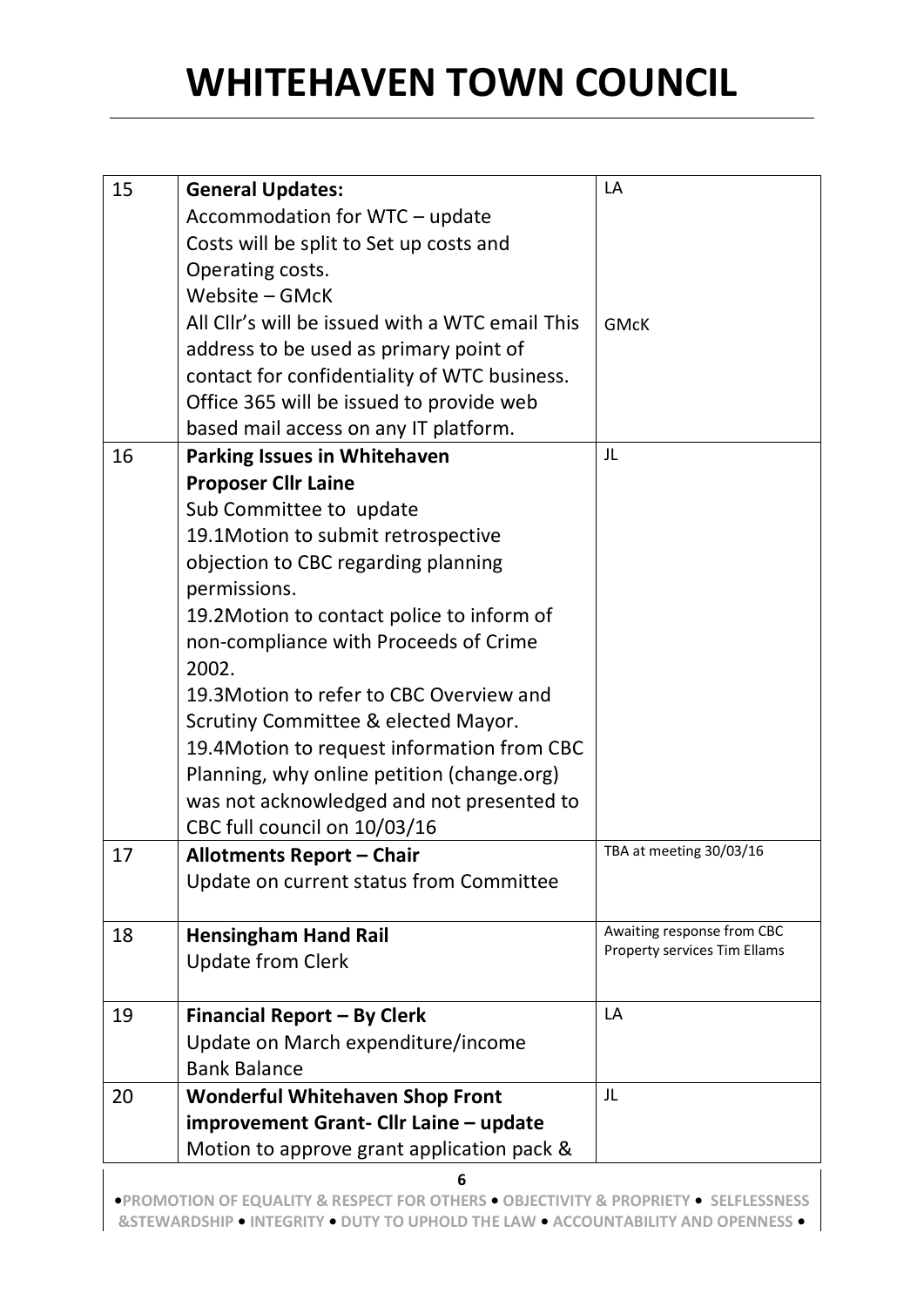|    | guidance documents                                                                                        |            |
|----|-----------------------------------------------------------------------------------------------------------|------------|
|    | Agree Clerk has devolved power to approve                                                                 |            |
|    | applications within the limitations of the                                                                |            |
|    | terms and conditions.                                                                                     |            |
|    | Website application.                                                                                      |            |
| 21 | <b>Principal Authority</b>                                                                                | <b>GR</b>  |
|    | <b>Proposer Cllr Roberts</b>                                                                              |            |
|    | Update after review $-$ see report                                                                        |            |
| 22 | <b>Highways Department County Council.</b>                                                                |            |
|    | <b>Proposer: CCC</b>                                                                                      |            |
|    | Presentation from Craig McCarron                                                                          |            |
| 23 | <b>Bus Shelters -</b>                                                                                     | Defer      |
|    | <b>Proposer: Cllr Gill</b>                                                                                |            |
|    | Update- defer to FC April 2016                                                                            |            |
| 24 | <b>Whitehaven Locality Partnership _ Cllr</b>                                                             | <b>TBC</b> |
|    | Arrighi - Update                                                                                          |            |
|    | <b>Presentation Defer to next meeting</b>                                                                 |            |
| 25 | <b>Appointment of Student Governors</b>                                                                   | <b>GR</b>  |
|    | Proposer: Cllr Roberts                                                                                    |            |
|    | Update                                                                                                    |            |
|    | Motion for Full Council meeting at                                                                        |            |
|    | Whitehaven School to determine                                                                            |            |
|    | involvement.                                                                                              |            |
| 26 | <b>British Amateur Rugby League Association</b>                                                           | CA         |
|    | Further assistance for kit sponsorship as                                                                 |            |
|    | requested by FC in Feb 16                                                                                 |            |
|    | Proposer Cllr Arrighi                                                                                     |            |
|    | Update                                                                                                    |            |
| 27 | <b>Public Consultation - Clerk</b>                                                                        | LA         |
|    | To consider comments received from the                                                                    |            |
|    | public.                                                                                                   |            |
|    | 1. FOI request from L Butterworth (LA)                                                                    |            |
|    | Invitation by CALC to 3 Tier meeting(MG)<br>2.<br>Invitation by CBC to Market regeneration meeting.<br>3. |            |
|    | (BOK/JK/NW/CA)                                                                                            |            |
|    | Invitation to 'INVASION' Expo at Beacon. (DE)<br>4.                                                       |            |
|    | 5. Various requests for Shop Front Grants<br>RSPCA request for grant application pack<br>6.               |            |
|    | WCH request for grant application pack<br>7.                                                              |            |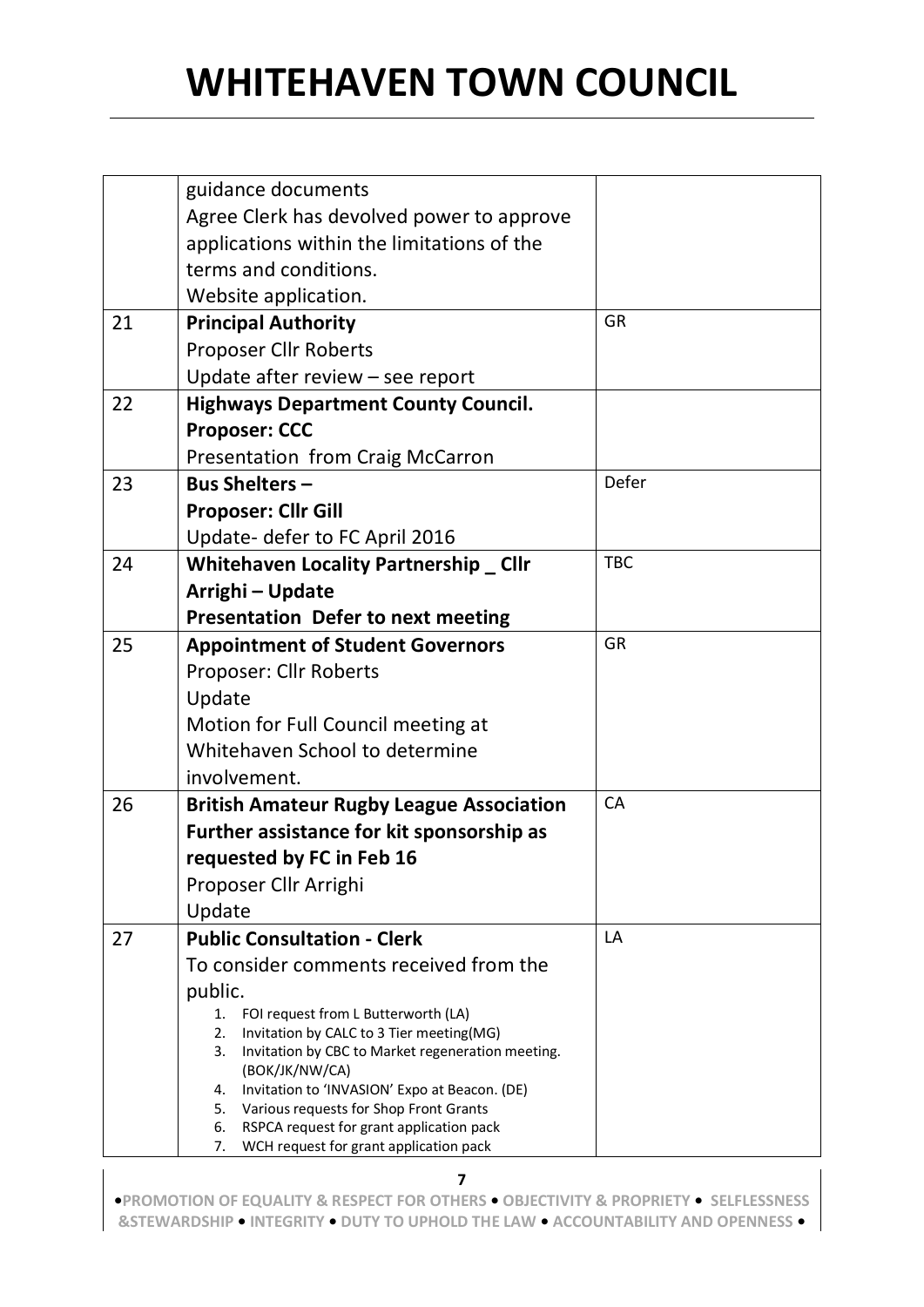|    | S Gibbons request for information asked at Public<br>8.<br>Consultation<br>J Rayson request for next meeting date and time.<br>9.<br>10. CBC Notice of election of PCC<br>11. CALC Clerk Vacancy DENT<br>12. CBC complaint about litter on land between the<br>former brake line and the Store on Lakeland Avenue.<br>13. CALC Revised Model Fin Regs<br>14. Jo Morely-Hill- Council tax leaflet<br>15. Christian Moss - Bus Infrastructure<br>16. John Sharpe, Complaint about lack of improvement to<br>town centre<br>17. P Grant- Whitehaven Academy<br>18. CALC Training schedule |     |
|----|----------------------------------------------------------------------------------------------------------------------------------------------------------------------------------------------------------------------------------------------------------------------------------------------------------------------------------------------------------------------------------------------------------------------------------------------------------------------------------------------------------------------------------------------------------------------------------------|-----|
| 28 | <b>Motion to set date of Annual Parish</b>                                                                                                                                                                                                                                                                                                                                                                                                                                                                                                                                             | MG  |
|    | meeting on 6 <sup>th</sup> May 2016 at 6PM                                                                                                                                                                                                                                                                                                                                                                                                                                                                                                                                             |     |
| 29 | Motion to set date of annual meeting<br>Nominations for Chair/ Vice Chair to be<br>received 7 working days prior to meeting for<br>26 <sup>th</sup> May 2016 at 7.00 PM at the Civic Hall                                                                                                                                                                                                                                                                                                                                                                                              | MG  |
| 30 | <b>Town Twinning</b><br><b>Cllr Roberts</b>                                                                                                                                                                                                                                                                                                                                                                                                                                                                                                                                            |     |
| 31 | <b>Councillor Matters</b><br>Matters not on this Agenda raised by<br>councillors on behalf of residents.<br><b>Note:</b> No discussion or decision can be made<br>on these matters but the Clerk may make<br>investigations and/or they may be placed on a<br>future Agenda of the Council.                                                                                                                                                                                                                                                                                            | All |
| 32 | Items from previous meeting carried<br>forward:<br>122/15 Expenditure for PA System &<br>Remembrance Sunday - Invoices not yet<br>received from CBC (carry forward to next<br>meeting) email sent                                                                                                                                                                                                                                                                                                                                                                                      | All |
| 33 | Items to be placed on Agenda of next<br>meeting                                                                                                                                                                                                                                                                                                                                                                                                                                                                                                                                        |     |
| 34 | Date & Venue of Next Meeting<br>To confirm the date & venue of next<br>meeting.<br>8                                                                                                                                                                                                                                                                                                                                                                                                                                                                                                   |     |
|    |                                                                                                                                                                                                                                                                                                                                                                                                                                                                                                                                                                                        |     |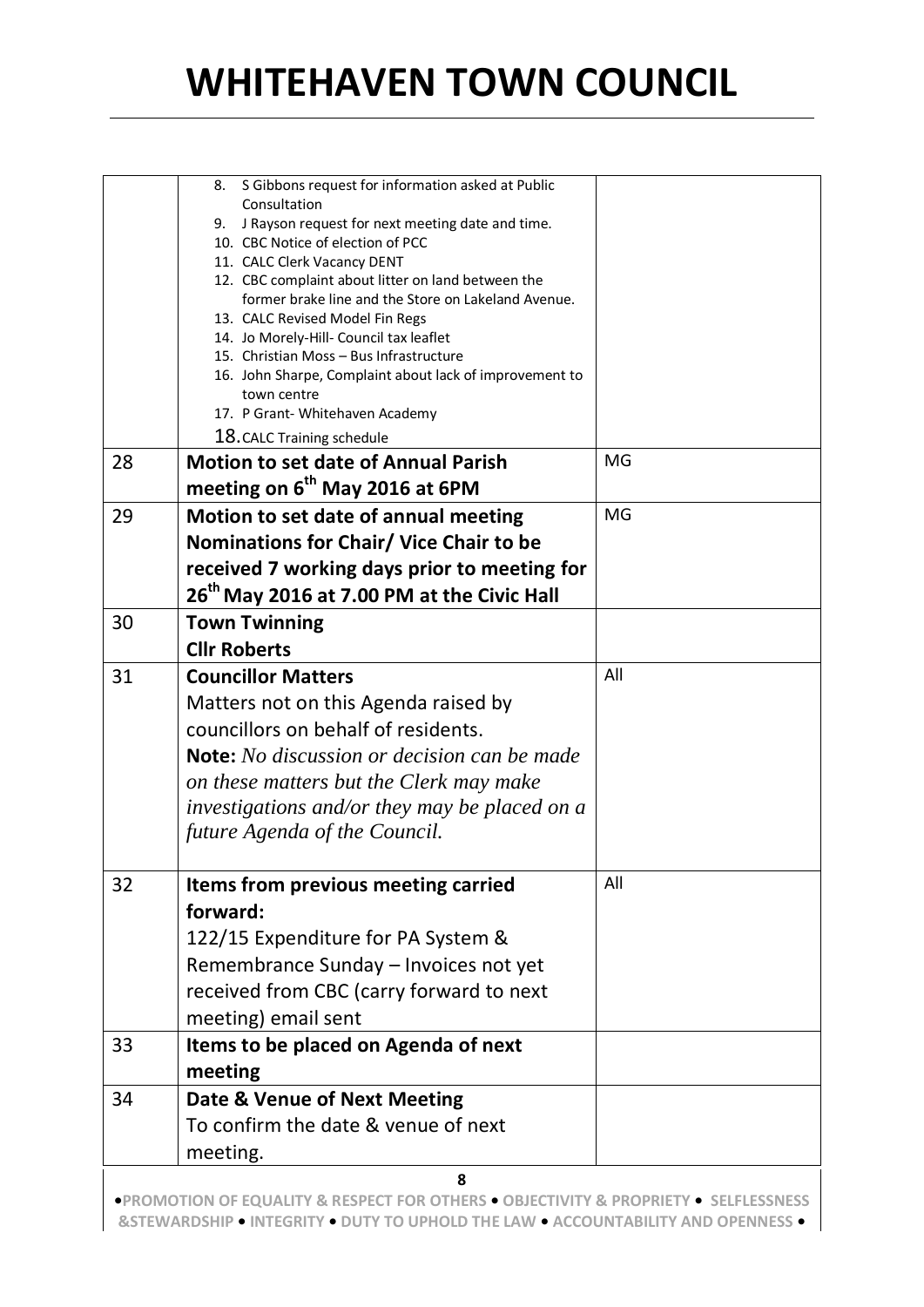| 35 | A motion to resolve exclusion of the press<br>and public from a closed meeting. (if |  |
|----|-------------------------------------------------------------------------------------|--|
|    | required)                                                                           |  |
|    | In accordance with Public Bodies (Admission                                         |  |
|    | to Meetings) Act 1960, s.1 100                                                      |  |